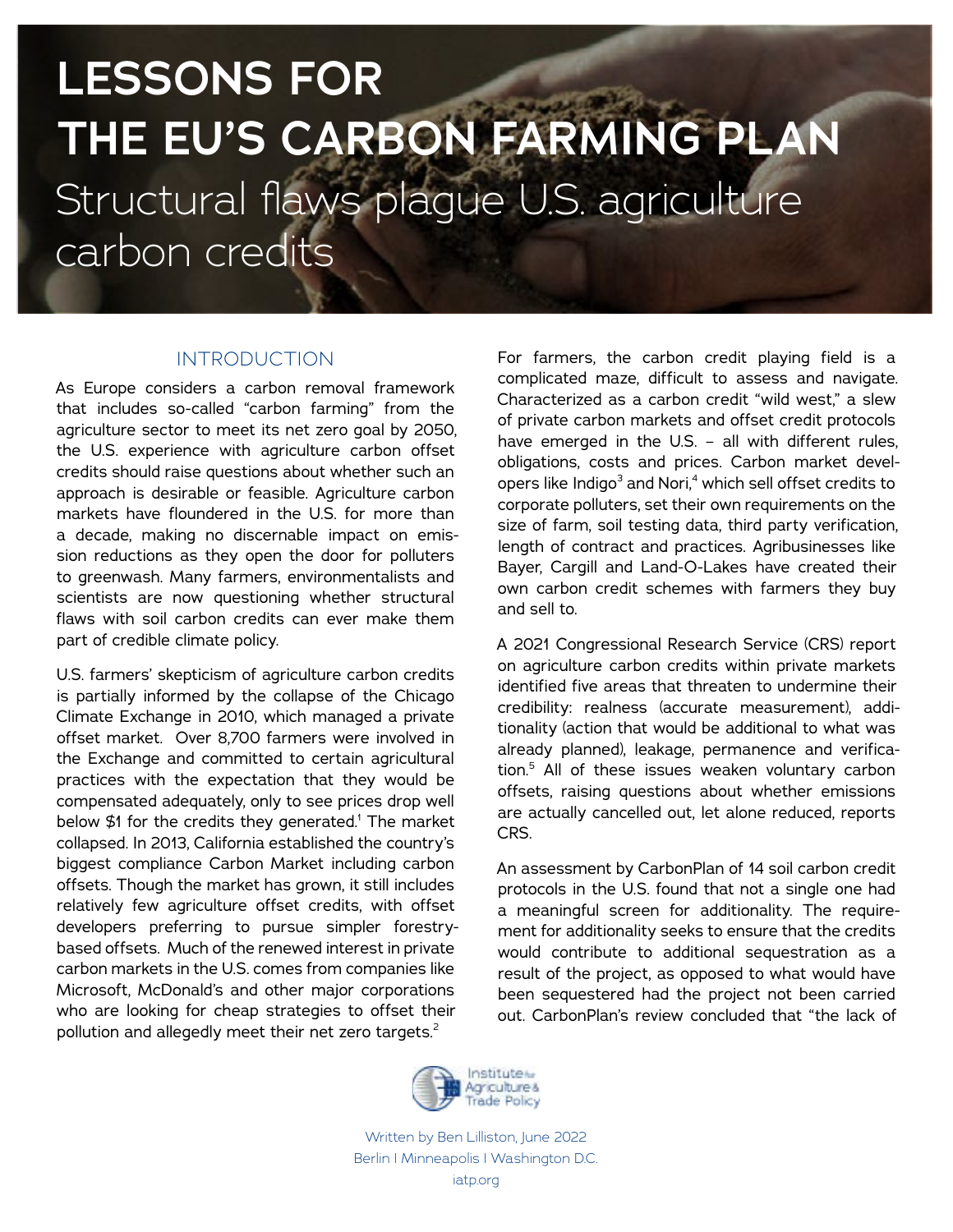5. **FARMERS LOSE CONTROL OF THEIR DATA**  — To qualify for carbon credits, farmers are required to share enormous amounts of data about what is happening on their farm, including annual information about planting, seeds, fertilizer, equipment and harvest. Many U.S. farmers are concerned about who controls that data and who is benefiting.<sup>17</sup> Many of the major global agribusiness firms like Cargill<sup>18</sup>, Bayer<sup>19</sup> and Corteva<sup>20</sup> have created their own on-farm data systems that would give the companies unprecedented access to what is happening on individual farms, as well as aggregate data on many farms – all of which would be privately-held and controlled. These are often the same companies farmers are dependent on for purchasing farm inputs, hence creating a conflict-of-interest situation. Some of the sharpest criticisms of carbon markets in the U.S. have come from the environmental justice community. Many sources of greenhouse gas pollution also emit other toxic air pollutants that affect human health. Many of those pollution sources are located in communities of color.<sup>25</sup> Critics such as the Climate Justice Alliance argue that offset credits let companies off the hook from reducing their own pollution and associated damage to public health.<sup>26</sup> California's carbon market has long been criticized by the environmental justice community for containing loopholes that would allow polluters to continue polluting.<sup>27</sup> This affects low income and communities of color more because pollution sources are disproportionately located near them. A study from the University of Southern California found that these communities were less likely to see polluters reduce GHG emissions and other pollutants in their communities than elsewhere in the state.<sup>28</sup>

and 1,000 years. In farming, a change in land management practices like tillage can release the carbon stored, thereby undermining the integrity of the offset and ultimately their carbon credit contract. The risk of severe weather events, whether drought or floods, also may affect sequestration. Long-term carbon credit contracts can restrict farmers' ability to respond to weather changes, or market-related financial risks to the farm. The U.S. has already seen extreme weather events destroy carbon offsets. An estimated 158,000 acres of forestry-based carbon credits were literally burned during 2021 wildfires that hit many western states, according to research by CarbonPlan.<sup>16</sup> goal of reducing emissions by 40% below 1990 levels by 2030, largely because of the state's cap and trade system.<sup>23</sup> The panel found that polluters have banked millions of carbon credits, many of them forestrybased offsets, allowing them to evade pollution reduction requirements. New climate disclosure rules proposed by the Securities and Exchange Commission (SEC) could further weaken the offset market, as companies will be required to disclose their emissions and any offsets they have purchased. $24$  This increased climate scrutiny through audited financial documents may be a deterrent for companies who want to demonstrate real emissions reductions.

## LARGER CONCERNS ABOUT CARBON MARKETS & ENVIRONMENTAL JUSTICE

panel reported that the state would badly miss its

An emerging body of research is identifying the complexities and uncertainty in measuring soil carbon in the short term and over the long-term. This is further weakening attempts to establish credible, high integrity agriculture-based carbon offsets, and causing experts to question whether significant additional soil carbon sequestration is possible. $7$  Recent research raises questions about whether carbon can be stored in the upper levels of soil for any significant length of time.<sup>8</sup> An analysis of soil carbon testing found that typical testing practices overestimate the level of sequestration by sampling too close to the surface.<sup>9</sup> A study in Nature found that rising temperatures predicted by climate change will release carbon from the soil much faster than previously predicted, thereby unraveling sequestration that has occurred.<sup>10</sup>

The latest IPCC report summary of science issued last year validated these concerns by making clear that there is not a one-to-one relationship between industrial sources of emissions and land-based carbon sequestration, and that climate change itself through temperature rise and extreme weather events will slow or disrupt our ability to sequester carbon over time.<sup>11</sup>

> Despite some interest from companies in farmbased carbon offsets, there is no push to develop a government-run carbon market at the national level in the U.S. Even a very limited bill to have the USDA set common standards for private offset credits hasn't passed Congress, facing opposition from 220 environmental and farm organizations.<sup>21</sup> The inability of flawed carbon markets in California and in the Northeast states to effectively reduce emissions, along with recent research on carbon markets' lack of performance, $22$  has led to growing skepticism of this policy approach. In February, a California state ALSO YIELDING POOR RESULTS Deep flaws in agriculture and forestry carbon offsets in other countries have also emerged recently. Australia's carbon offset program has come under heavy criticism recently, with a plunge in carbon credit prices, and claims of badly broken offset methodologies.<sup>29</sup> In Australia, offset credits were granted for not clearing forests that were never going to be cleared in the first place; for growing trees that are already there; for growing forests in places that will never sustain permanent forests; and granting credits for operating electricity generators at large landfills that would

project<sup>12</sup> Bayer is paying \$3 per acre for reduced tillage — strip-till or no-till; \$6 per acre for cover crops; and \$9 per acre for adopting both practices.<sup>13</sup> Corteva is currently paying around  $$15$ per carbon credit. The pricing for companies purchasing offsets directly from farmers, such as Cargill or Bayer/Monsanto, are less publicly available. Currently, it is impossible for farmers to tell exactly what the market price is - as opposed to other farm commodities — and whether that market will even cover their costs.

# AUSTRALIA'S & CANADA'S CARBON FARMING INITIATIVES

rigorous standards makes it hard to ensure good climate outcomes."6

#### FARMERS' PERSPECTIVE

From a farmer's perspective in the U.S. there are fundamental concerns that have driven the extremely low participation rate in carbon offset credit schemes, many of them involving farm economics and risk. Here are a few:

1. **CARBON CREDITS DO NOT COVER FARMERS' COSTS** — To gain carbon credits, farmers need to employ new farming practices to sequester carbon, referred to as "additionality" in carbon credit terminology (see above). This includes upfront costs to implement practices such as reduced or no tillage, the planting of perennial crops, and other agroecological practices. But farmers too often are dealing with year-to-year financial challenges as market prices rise and fall, so investing in new practices requires them to take on risk. An Arkansas rice farmer explained to the House Agriculture Committee that he only made \$133 on 200 acres put into a carbon credit project, which is not nearly enough to justify the

- 2. **THE IMPLEMENTATION COSTS ARE CONSIDERABLE, FAVORING LARGE-SCALE FARMS** — Aside from implementing new practices to participate in carbon credits, farmers must also take on additional costs associated with producing, measuring and verifying the carbon credit, including third party verification. For example, Nori requires third party verification that could cost up to \$3,000 per project. An assessment of agriculture carbon credit markets in the U.S. concluded that planning, measuring, reporting, verifying, market brokering and insuring risk are all significant barriers to participation in carbon credit schemes.<sup>14</sup>
- 3. **PAST AGROECOLOGICAL PRACTICES ARE NOT RECOGNIZED** — A carbon offset credit can only credibly reward new (or additional) carbon that has been sequestered. Farmers who have been practicing strong soil health building systems, such as organic or sustainable systems, for years or decades do not get credit for carbon stored in the past. Soil science indicates there are limits to how much carbon can be stored within soil, so long-time soil carbon builders may actually be at a disadvantage when it comes to developing carbon credits. The issue of "additionality" has plagued the forestry offset credit market, including the California compliance carbon market. A study by the University of California found that 82% of forestry offset credits were not additional, and hence did nothing to reduce emissions.<sup>15</sup>
- 4. **PERMANENCE AND RESTRICTIONS ON FARMLAND MANAGEMENT** — To credibly offset carbon emissions from polluters soil carbon offsets must be permanent, due to carbon remaining in the atmosphere from between 300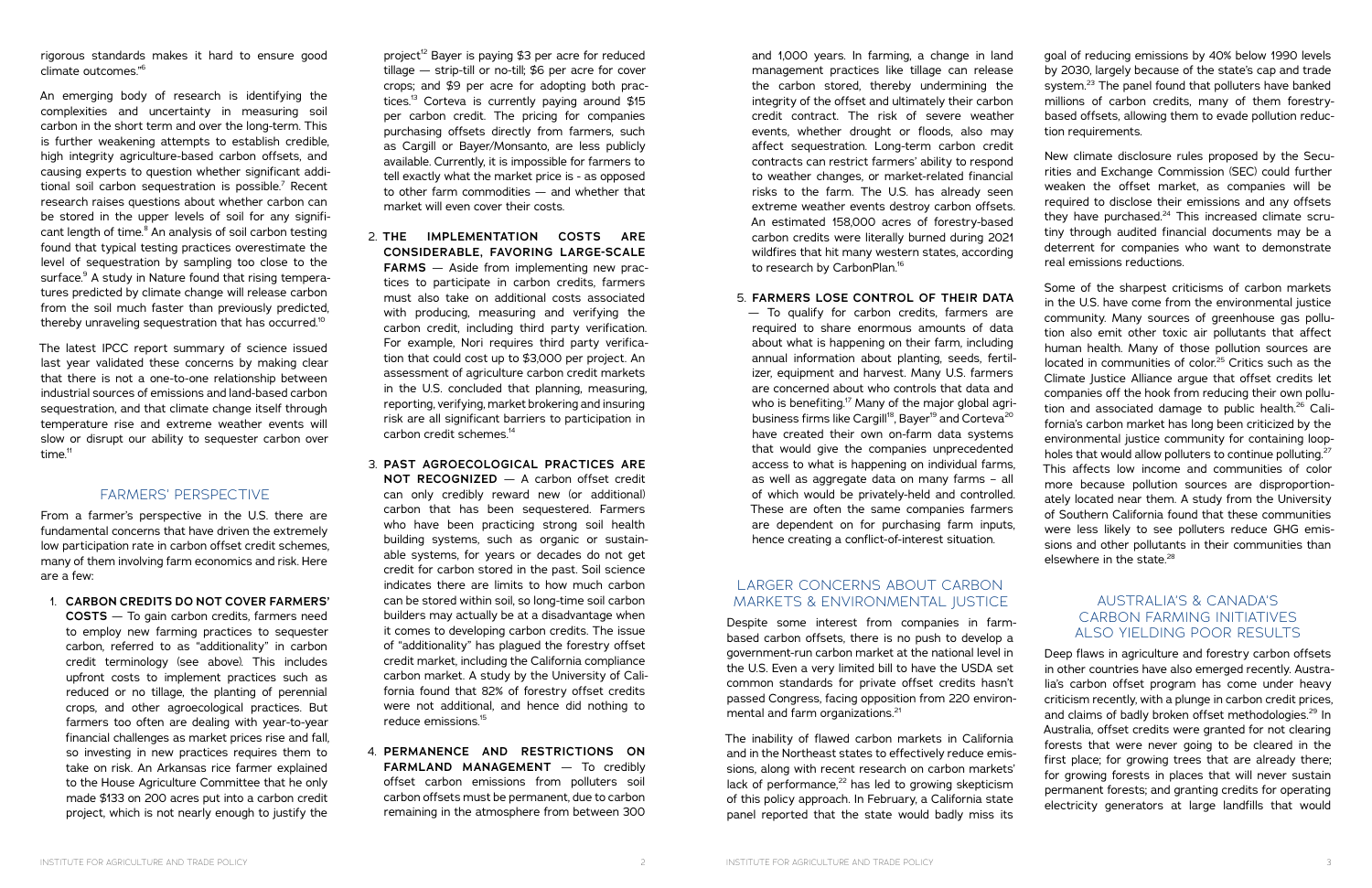have operated anyway.<sup>30</sup> A whistleblower in charge of the program called it a "sham," particularly criticizing a program in which landowners were rewarded for allegedly re-growing trees on deforested land. But in analyzing the outcomes of 59 such projects, it turned out that the total forest area had actually shrunk.<sup>31</sup> An earlier investigation by the Australian Conservation Foundation had found that one in five forestry offset credits did not represent real emissions reductions, as they rewarded landowners for not cutting down trees they could not plausibly cut down.<sup>32</sup>

Canada's experience with agriculture offsets have also been troubled. The Alberta voluntary carbon market has been issuing carbon credits mostly for no-till practices, but the credits do not require additionality, they actually allow tillage on 10% of credited land each year, and payments are year to year rather than ensuring permanency in the storage of carbon – all elements that directly undermine the integrity of the offset credit.<sup>33</sup> Another analysis of the Alberta market found that very few farmers participate because of low prices and shifting rules on what practices qualify for credits.<sup>34</sup>

#### WHAT WOULD WORK BETTER FOR FARMERS & THE CLIMATE?

The IPCC report issued in February warned of a significant rise in risks and costs to farmers and the food system due to climate-related disruptions and emphasized the urgent need for deep investments in climate adaptation.35 Paying farmers for soil carbon offsets treats agricultural land narrowly as a carbon sink for polluters. Agroecological-based farming systems can bring multiple benefits including healthier soils, clean water, wildlife habitat, and farm resilience to drought and flooding.

Sustainable agriculture advocates in the U.S. are pushing for an expansion of government conservation programs that support agroecological farming systems. Currently, these programs are under-funded, with only 41% of farmers applying for the Conservation Stewardship Program and 31% of farmers applying for the Environmental Quality Incentives Program receiving payments.<sup>36</sup> Expanding and improving these conservation programs and making them accessible to farmers of all types and sizes would bring immediate climate benefits.

The EU has allocated a budget of €387 billion in funding for the Common Agriculture Policy (CAP) from 2021-2027. The vast majority of CAP funds support

large-scale farms, incentivizing polluting industrial practices. For instance, 80% of CAP direct payments go to 20% of CAP beneficiaries at the expense of small-scale producers.<sup>37</sup> Though the new CAP includes payments for eco-schemes, it doesn't go far enough. The CAP has the potential to be transformative for biodiversity and the climate if these demands from European environmental organizations are heeded: 1) create CAP safeguards against harmful payments (that lead to peatland drainage, monocultures and expansion of factory farms); 2) set binding national targets for environmental improvements as conditions for CAP money; and 3) expand eco-schemes to support farmers' transition to agroecology.<sup>38</sup> The CAP remains the most critical policy instrument to enable EU agriculture and rural communities to deliver on these goals.

Governments setting ambitious targets for reducing agriculture's major sources of greenhouse gas emissions directly is also badly needed. In the U.S., farm and environmental groups have called on the Environmental Protection Agency to begin regulating methane emissions from the largest hog and dairy operations.39 The European Environmental Bureau is calling for EU-wide and national level targets to reduce agricultural greenhouse gases.<sup>40</sup> Emissions from mass livestock production and the manufacture and use of synthetic fertilizers are major sources of agriculture-linked emissions in both the U.S. and the EU, and they currently go largely unregulated.

In 2023, Congress will write a new Farm Bill that should reflect the urgency of the climate crisis. The EU will also begin implementing the new CAP in 2023, with the opportunity to push for reform as early as 2024 as member states submit their annual CAP performance reviews and the Commission reviews the performance of CAP strategic plans in 2025. There are opportunities to invest more deeply in popular, effective conservation programs, incentivize agroecological practices, and address the over-production of energy intensive commodity crops. It is critical that policymakers avoid distractions like carbon offset markets.

As Wisconsin dairy farmer, and Chair of the National Family Farm Coalition, Jim Goodman says, "The last thing we should be doing is turning carbon into another commodity to be sold or traded in the global economy. Carbon markets will do nothing to reduce greenhouse gas emissions. All they will do is create another way for polluters to profit from their lack of environmental concern."41

#### ENDNOTES

22. Green, Jessica. Does Carbon Pricing Reduce Emissions? A Review of Ex Post Analysis. Environmental Research Letters. March 24, 2021. https://iopscience.iop.org/article/10.1088/1748-9326/abdae9/meta

1. Clayton, Chris. "Finding Environmental Markets." DTN. November 22, 2019. https://www.dtnpf.com/agriculture/web/ag/news/businessinputs/article/2019/11/22/carbon-credits-water-quality-markets (accessed May 23, 2022).

2. Murray, Tom. "Apple, Ford, McDonald's and Microsoft Among this Summer's Climate Leaders." Environmental Defense Fund. August 10, 2020. https://www.edf.org/blog/2020/08/10/apple-ford-mcdonalds-andmicrosoft-among-summers-climate-leaders (accessed May 23, 2022).

3. Indigo. Enrich Your Soil, Improve Your Profit Potential with Carbon by Indigo. https://www.indigoag.com/carbon/for-farmers (accessed May 17, 2022).

4. . Nori. Own, Track and Showcase Verified Carbon Removal. https:// nori.com/ (accessed May 17, 2022).

> 27. Tigue, Kristoffer. "Why do Environmental Justice Advocates Oppose Carbon Markets? Look at California, They Say." Inside Climate News. February 25, 2022. https://insideclimatenews.org/news/25022022/ why-do-environmental-justice-advocates-oppose-carbon-marketslook-at-california-they-say/?utm\_source=InsideClimate+News&utm\_ campaign=f145ea0a83-&utm\_medium=email&utm\_term=0\_29c928ffb5 f145ea0a83-328319320 (accessed May 23, 2022).

> 28. Pastor, Manuel. Ash, Michael. Cushing, Lara. Morello-Frosch, Rachel. Muna, Edward-Michael. Sadd, James. Up in the Air: Revisiting Equity Dimensions of California's Cap and Trade System. USC Dornsife Equity Research Institute. February 2022. https://dornsife.usc.edu/assets/ sites/1411/docs/CAP and TRADE Updated 2020 v02152022 FINAL.pdf

5. Congressional Research Service. Agriculture and Forestry Offsets in Carbon Markets: Background and Selected Issues. November 3, 2021. https://crsreports.congress.gov/product/pdf/R/R46956 (accessed May 23, 2022).

6. Zelikova, Jane. Chay, Freya. Freeman, Jeremy. Cullenward, Danny. A Buyer's Guide to Soil Carbon Offsets. CarbonPlan. July 15, 2021. https:// carbonplan.org/research/soil-protocols-explainer (accessed May 23, 2022).

7. Berthelin, Jacques. Laba, Magdeline. Lemaire, Gilles. Powlson, David. Tessier, Daniel. Wander, Michelle. Baveye, Philippe. Soil Carbon Sequestration for Climate Mitigation: Mineralization of Organic Inputs as an Overlooked Limitation. European Journal of Soil Science. 2022. https:// bsssjournals.onlinelibrary.wiley.com/doi/epdf/10.1111/ejss.13221

8. Popkin, Gabriel. A Major Climate Idea is Based on Some Shaky Science. The Atlantic. July 31, 2021. https://www.theatlantic.com/science/ archive/2021/07/soil-revolution-climate-change/619611/ (accessed May 23, 2022).

9. Slessarev, Eric. Zelikova, Jane. Hammon, Joe. Cullenward, Danny. Freeman, Jeremy. Depth Matters for Soil Carbon Accounting. June 17, 2021. CarbonPlan https://carbonplan.org/research/soil-depth-sampling (accessed May 23, 2022).

10. Nottingham, Andrew. Meir, Patrick. Velasquez, Esther. Turner, Benjamin. Soil Carbon Loss by Experimental Warming in Tropical Forest. Nature. 584. 2020. https://www.nature.com/articles/s41586-020-2566- 4#:~:text=Two%20years%20of%20warming%20of,to%20soils%20at%20 ambient%20temperature

11. Intergovernmental Panel on Climate Change. Climate Change 2021: The Physical Science Basis. Working Group 1. August 6, 2021. https://www.ipcc.ch/report/sixth-assessment-report-working-group-i/

12. Beeman, Perry. "Farmers Call for Voluntary, Financially Appealing Programs to Fight Climate Change." Missouri Independent. March 12, 2021. https://missouriindependent.com/briefs/farmers-call-for-voluntary-financially-appealing-programs-to-fight-climate-change/ (accessed May 23, 2022).

13. Doran, Tom. Selling Carbon Credits: Questions Farmers Should Ask. AgriNews. April 15, 2022. https://www.agrinews-pubs.com/ news/science/2022/04/15/selling-carbon-credits-questions-farmersshould-ask/?utm\_campaign=snd-autopilot&?utm\_medium=social&utm\_ source=twitter\_AgriNews (accessed May 23, 2022).

14. Murray, Brian. Why Have Carbon Markets Not Delivered Agriculture Emissions Reductions in the United States? Choices. 2015. https:// www.choicesmagazine.org/choices-magazine/theme-articles/climatechange-and-agriculture-revisiting-the-evidence-and-potential-solutions/ why-have-carbon-markets-not-delivered-agricultural-emission-reductions-in-the-united-states (accessed May 23, 2022).

15. Haya, Barbara. The California Air Resource Board's US Forest Offset Protocol Underestimates Leakage. Berkeley Public Policy, Working Paper. May 2019. https://gspp.berkeley.edu/faculty-and-impact/ working-papers/policy-brief-arbas-us-forest-projects-offset-protocolunderestimates-leaka (accessed May 23, 2022).

16. CarbonPlan. Forest Offsets. https://carbonplan.org/research/ forest-offsets (accessed May 17, 2022).

17. Kelloway, Claire. Private Carbon Market Programs Funnel Farm Data to Big Ag. Food and Power. September 30, 2021. https://www. foodandpower.net/latest/regen-connect-carbon-markets-big-data-9-21 (accessed May 23, 2022).

18. Cargill. Cargill Introduces New Revenue Stream for Farmers as Part of 10 Million Acre Regenerative Ag Commitment. September 16, 2021. https://www.cargill.com/2021/cargill-introduces-new-revenuestream-for-farmers (accessed May 23, 2022).

19. Bayer. Earn Rewards for the Way You Farm. https://www.cropscience.bayer.com/who-we-are/farmer-partner-resources/carbonprogram/united-states (accessed May 17, 2022).

20. Corteva. Corteva Announces Expansion of Corteva Carbon Initiative for 2022 Crop Year. August 26, 2021. https://www.corteva. com/resources/media-center/corteva-announces-expansion-ofcorteva-carbon-initiative-for-2022-crop-year.html (accessed May 23, 2022).

21. Friends of the Earth. 222 Organizations Reject the Growing Climate Solutions Act. October 15, 2020. https://foe.org/news/organizationsreject-growing-climate-solutions-act/ (accessed May 23, 2022).

23. California Independent Emissions Market Advisory Committee. 2021 Annual Report. February 4, 2022. https://calepa.ca.gov/wp-content/ uploads/sites/6/2022/02/2021-IEMAC-Annual-Report.pdf

24. Suppan, Steve. Q & A: The SEC's Proposed Rule on the Disclosure of Climate-Related Financial Risk. April 18, 2022. Institute for Agriculture and Trade Policy. https://www.iatp.org/blog/202204/ qa-secs-proposed-rule-disclosure-climate-related-financial-risk

25. Lejano, Raul. Kan, Wing Shan. Chau, Ching Chit. The Hidden Disequities of Carbon Trading: Carbon Emissions, Air Toxics and Environmental Justice. Frontier Environmental Science. November 10, 2020. https:// www.frontiersin.org/articles/10.3389/fenvs.2020.593014/full

26. Climate Justice Alliance. Risks of Global Carbon Markets and Carbon Pricing. October 2017. https://climatejusticealliance.org/risksglobal-carbon-markets-carbon-pricing/ (accessed May 23, 2022).

29. Mazengarb, Michael. Australian Carbon Traders Defend Troubled Offset Market Against Whistleblower Claims. Climate Change News. March 28, 2022. https://www.climatechangenews.com/2022/03/28/ australian-carbon-traders-defend-troubled-offset-market-against-whistleblower-claims/ (accessed May 23, 2022).

30. Mazengarb, Michael. Greens Refer Carbon Scheme to Watchdog After Whistleblower Labels Offsets Fraud to the Environment. Renew Economy. March 24, 2022. https://reneweconomy.com.au/a-fraud-onthe-environment-whistleblower-slams-australias-carbon-offset-regime/ (accessed May 23, 2022).

31. Morton, Adam. "Australia's Carbon Credit Scheme Largely a Sham, Says Whistleblower Who Tried to Rein it In." The Guardian. March 23, 2022. https://www.theguardian.com/environment/2022/mar/23/ australias-carbon-credit-scheme-largely-a-sham-says-whistleblowerwho-tried-to-rein-it-in (accessed May 23, 2022).